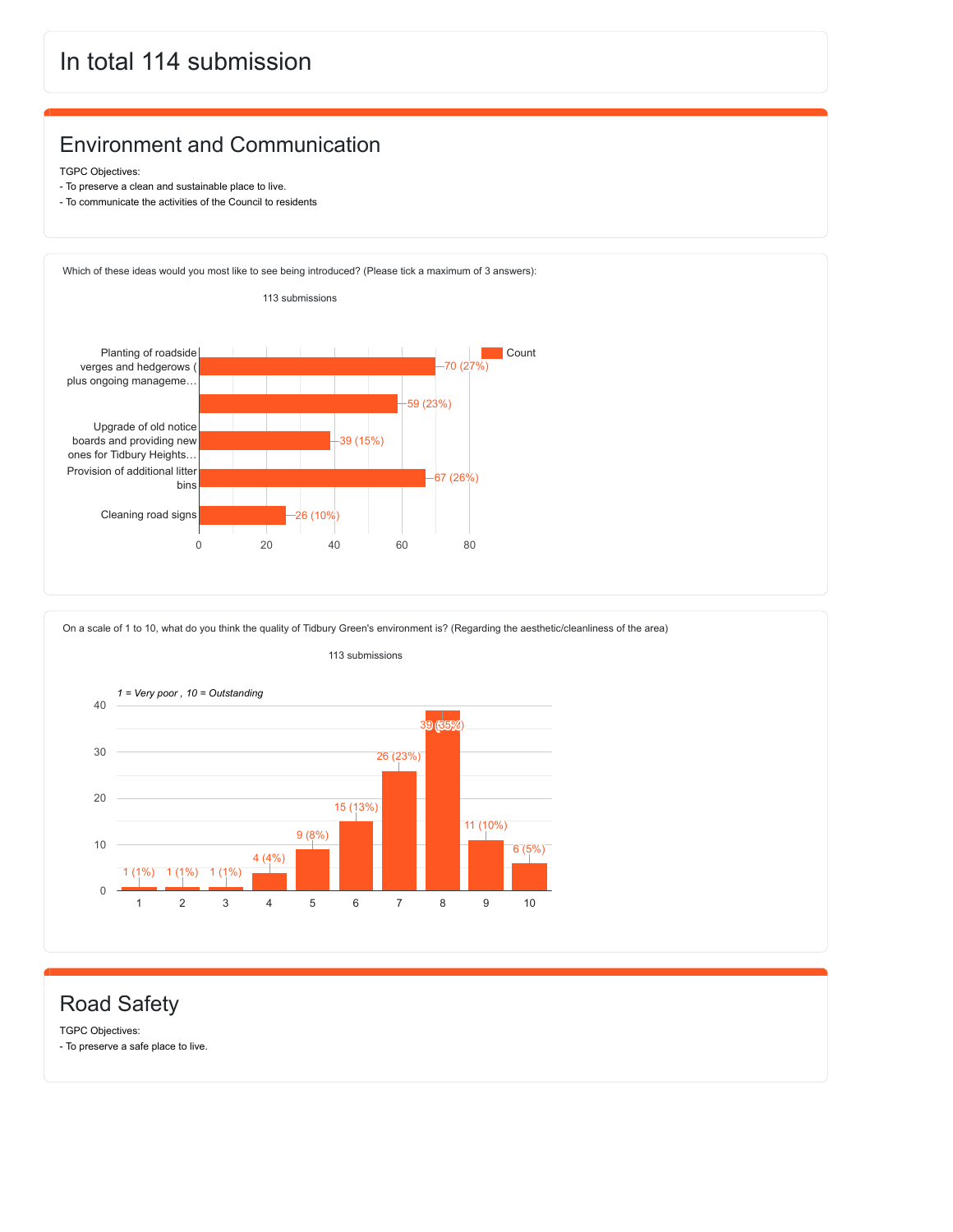Which of these ideas would you be most interested in introducing? (Please tick a maximum of 2 answers)



On a scale of 1 - 10, how safe do you think Tidbury Green currently is? (In terms of roads and pavements)



### Community and Sustainability

TGPC Objectives:

- To preserve a sustainable, happy place to live.
- To help residents foster a community spirit across the Parish.

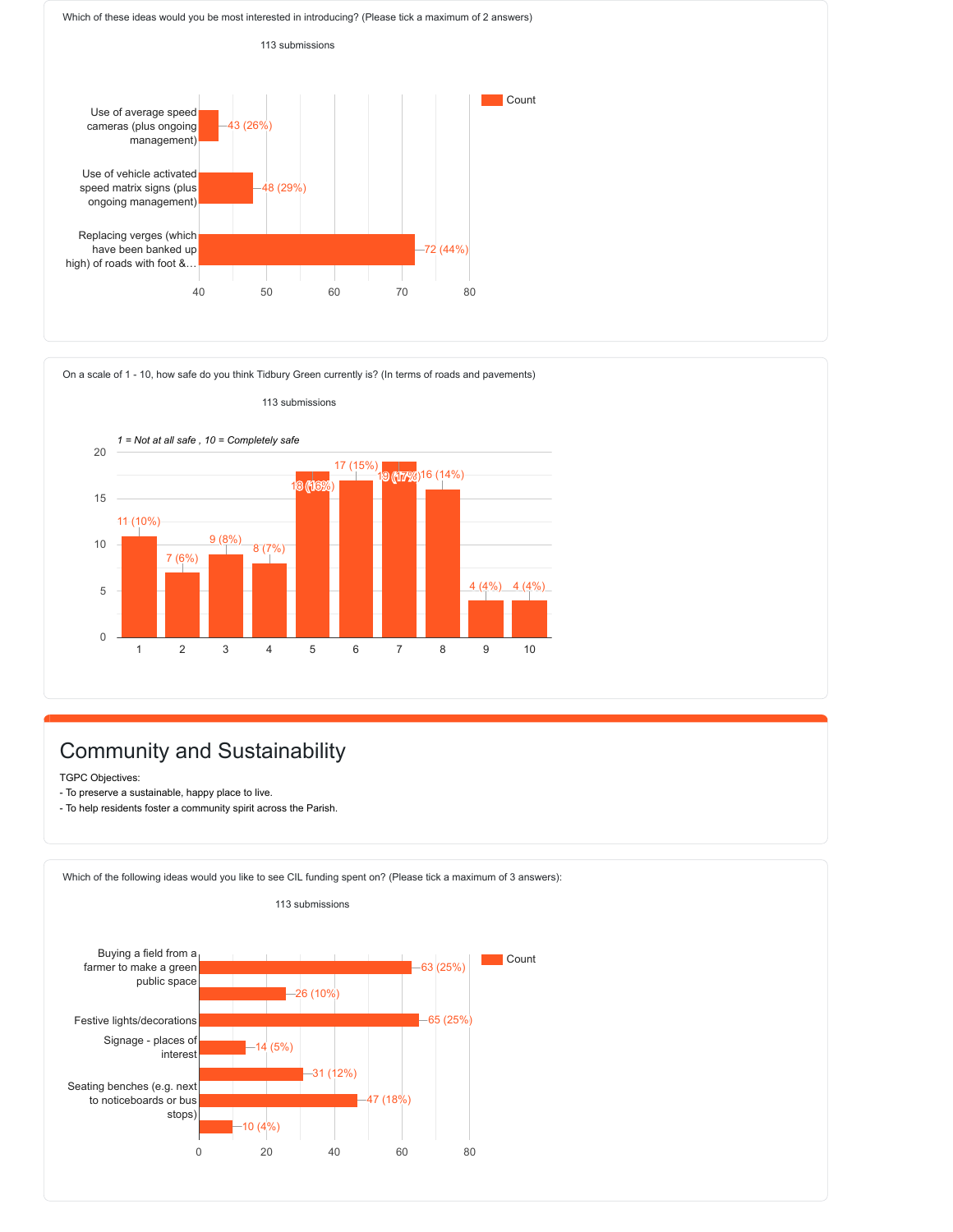# Your Suggestions

Your opportunity to provide suggestions for other local projects or suggestions relating to projects mentioned in the survey.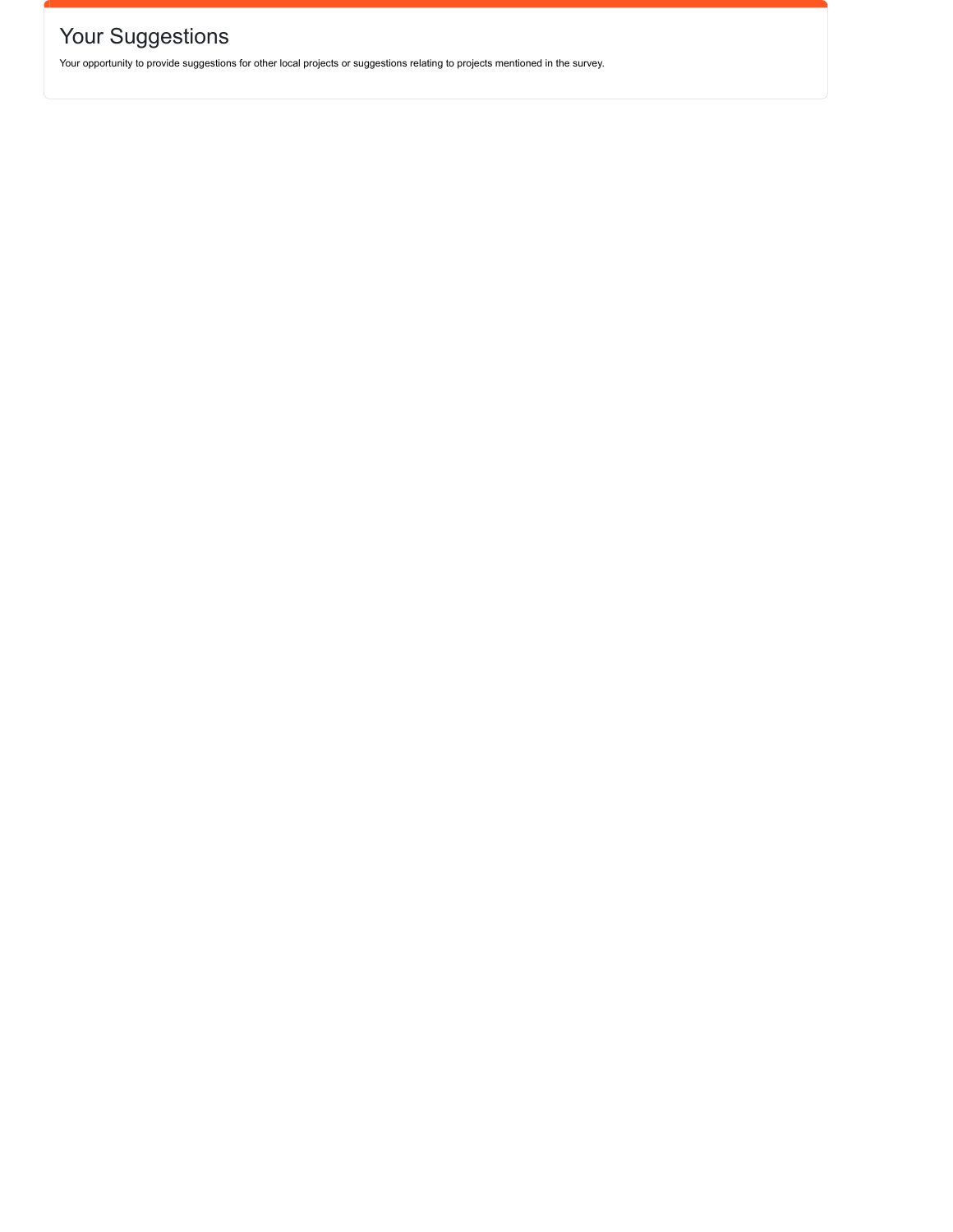Please give suggestions of other CIL funded projects that you feel would benefit the community and make Tidbury Green a better place to live.

81 submissions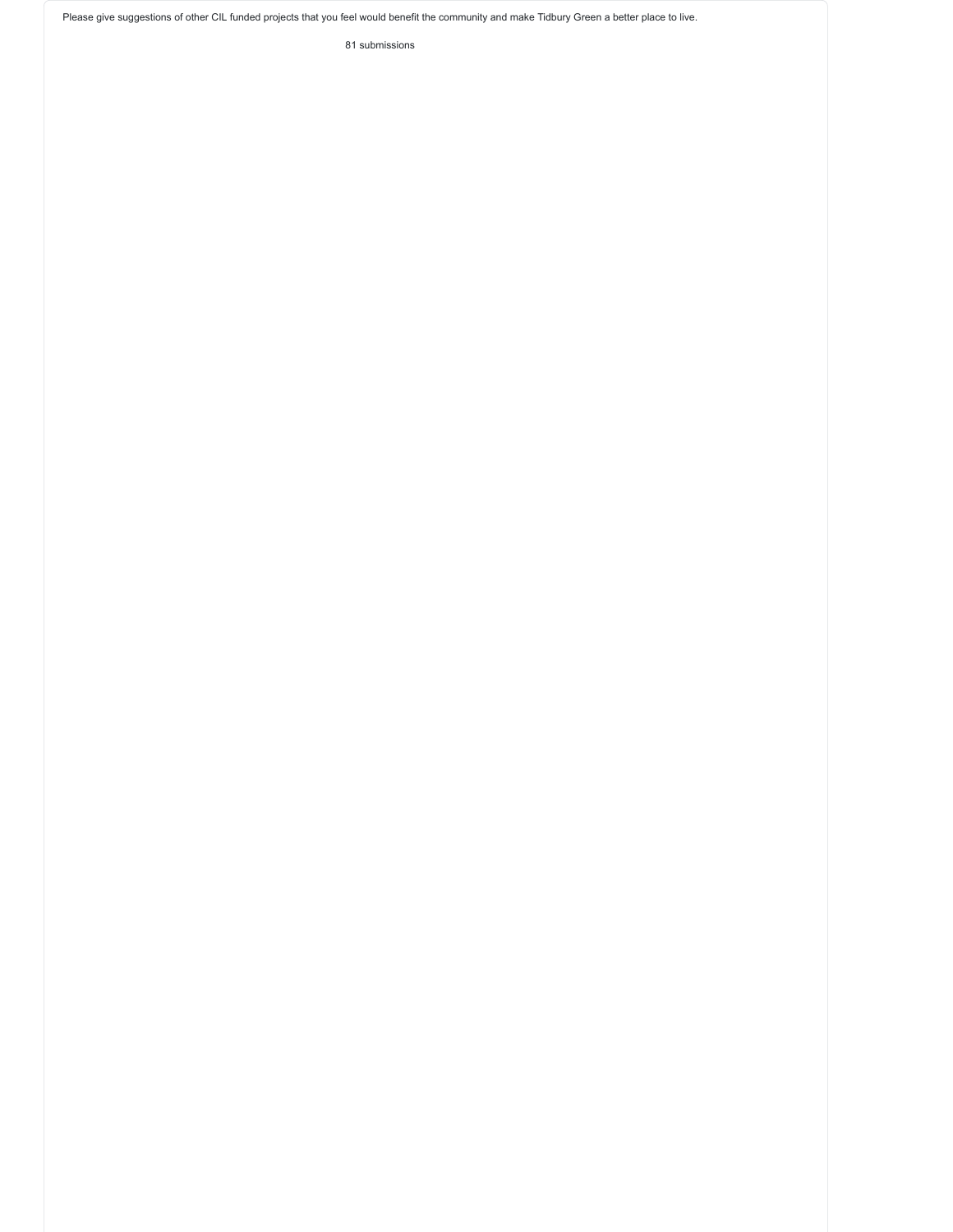| Very important - Dog pooh bins throughout the village.<br>Village activities maybe reintroduce the Scarecrow Competition as there are more young families in the village. Would be good to get events<br>going on that would allow people to get to know each other.                                                                                                                                                                                                                                                                                                                                                                                                                                                                                                                                                                                                                                                           | 1 |
|--------------------------------------------------------------------------------------------------------------------------------------------------------------------------------------------------------------------------------------------------------------------------------------------------------------------------------------------------------------------------------------------------------------------------------------------------------------------------------------------------------------------------------------------------------------------------------------------------------------------------------------------------------------------------------------------------------------------------------------------------------------------------------------------------------------------------------------------------------------------------------------------------------------------------------|---|
| I live in regency fields.<br>Lighting on the roads is a concern for me and my partner in the winter months. Especially with the additional road works going on and paths<br>changing. We tend to walk up lowbrook road/ tile house lane/Norton lane. Street lamps would go a long way. Happy to voice my opinion if it<br>helps? - Sam Hunt - samhunt90@hotmail.co.uk                                                                                                                                                                                                                                                                                                                                                                                                                                                                                                                                                          | 1 |
| The footpath on Tilehouse Lane is an absolute disgrace, well overdue replacement.<br>Speeding on Tilehouse Lane is a serious accident waiting to happen and it's only getting worse. We urgently need speed camera's before<br>someone is killed and the 30mph sign printed again actually on the road as you enter the village which was not replaced after the re-surfacing.                                                                                                                                                                                                                                                                                                                                                                                                                                                                                                                                                 | 1 |
| Dog waste bins<br>Public footpaths signage/maps in the area                                                                                                                                                                                                                                                                                                                                                                                                                                                                                                                                                                                                                                                                                                                                                                                                                                                                    | 1 |
| Priorities should be pavements, especially on Lowbrook Lane. The paths are uneven and not wide enough, especially on the bend where it is<br>extremely dangerous. Speeding traffic is getting worse. Until these two safety issues are addressed, no matter what is done aesthetically, it will<br>not make the village a pleasant environment to be in.                                                                                                                                                                                                                                                                                                                                                                                                                                                                                                                                                                       | 1 |
| Speed bumps on Tilehouse Lane                                                                                                                                                                                                                                                                                                                                                                                                                                                                                                                                                                                                                                                                                                                                                                                                                                                                                                  | 1 |
| No additional projects recommended.                                                                                                                                                                                                                                                                                                                                                                                                                                                                                                                                                                                                                                                                                                                                                                                                                                                                                            | 1 |
| More dog waste bins and resource available for regular emptying and maintenance. Better monitoring of non compliance.                                                                                                                                                                                                                                                                                                                                                                                                                                                                                                                                                                                                                                                                                                                                                                                                          | 1 |
| As the over 60's Xmas meal is so well attended it would be good especially this year for them to meet again in the summer                                                                                                                                                                                                                                                                                                                                                                                                                                                                                                                                                                                                                                                                                                                                                                                                      | 1 |
| It is currently dangerous for pedestrians crossing Tilehouse Lane from Dickens Heath to go to Whitlocks End Station. And also for pedestrians<br>coming from Houndsfield Lane (I understand contributed to the CIL) crossing Tilehouse Lane to walk to Dickens Heath. I think a humped Zebra<br>crossing with lighting (like those near Shirley Station) near the junction of Tilehouse Lane and Tythe Barn Lane would be on immense benefit to<br>the community. It would encourage use of the train and possibly save someones life by allowing pedestrians to cross a busy road more safely. If<br>someone could get the speed limit on Tilehouse Lane on the approach to this junction lowered from 40 to 30 even better.                                                                                                                                                                                                  | 1 |
| Footpaths and cycle paths that are segregated from the roads.                                                                                                                                                                                                                                                                                                                                                                                                                                                                                                                                                                                                                                                                                                                                                                                                                                                                  | 1 |
| N/a                                                                                                                                                                                                                                                                                                                                                                                                                                                                                                                                                                                                                                                                                                                                                                                                                                                                                                                            | 1 |
| TG is a lovely place to live but could benefit from better lighting, new maps/signs/noticeboards to signpost nice walks in TG and surrounding<br>area, seating/shelter - perhaps near bus shelters particularly for the elderly and some plants/flowers to add some colour would be lovely too                                                                                                                                                                                                                                                                                                                                                                                                                                                                                                                                                                                                                                 | 1 |
| 1. Fund either BT or Virgin to bring fibre broadband to the old part of the village ahead of schedule.<br>2. Sweeping of the footpaths, especially after the fall of leaves in November & December                                                                                                                                                                                                                                                                                                                                                                                                                                                                                                                                                                                                                                                                                                                             | 1 |
| The footpaths in Lowbrook Lane are degrading badly making it difficult to walk on and the road would benefit from sweeping after the leaf fall in 1<br>the autumn                                                                                                                                                                                                                                                                                                                                                                                                                                                                                                                                                                                                                                                                                                                                                              |   |
| Please can we have fancy old fashioned street lights as in Malvern?                                                                                                                                                                                                                                                                                                                                                                                                                                                                                                                                                                                                                                                                                                                                                                                                                                                            | 1 |
| A green space - park with a stream and tennis courts that are free and available for all to use, football pitches, children play areas and a<br>cultivated garden. Allotments would be good for those interested. Also should have village hall with a sports centre for adults and children. The<br>provision for walking and running/cycling is very poor currently with pavements that just stop. I see people walking and running in middle of<br>country roads which is very dangerous. There needs to be pavements for all roads and cycle paths built too. There should also be walking routes<br>set up and cycling routes that are safe for adults and children. The schools should have adequate parking so the parents are not blocking up<br>major roads. There should be a road built to bypass dickens heath as very narrow roads that currently go around it and double parked cars<br>which make it dangerous. | 1 |
| cafe and green space to walk in with nice garden and area for children to play                                                                                                                                                                                                                                                                                                                                                                                                                                                                                                                                                                                                                                                                                                                                                                                                                                                 | 1 |
| The roads and paths are a disgrace to the area especially on Lowbrook and Norton Lanes. This needs to given priority before anything else in<br>1<br>order to avoid potential accidents happening. The drains on Lowbrook Lane needs cleaning more frequently to avoid the river scenario!                                                                                                                                                                                                                                                                                                                                                                                                                                                                                                                                                                                                                                     |   |
| A pedestrian crossing near the top of Lowbrook lane                                                                                                                                                                                                                                                                                                                                                                                                                                                                                                                                                                                                                                                                                                                                                                                                                                                                            | 1 |
| Footpaths along lanes that do not have them eg Birchy Leasowes                                                                                                                                                                                                                                                                                                                                                                                                                                                                                                                                                                                                                                                                                                                                                                                                                                                                 | 1 |
| 1. Better drainage of all roads especially Lowbrook Lane. The road surface and drainage on Lowbrook Lane results in standing water after rain. 1<br>This makes being a pedestrian unpleasant trying to avoid the spray sent up by cars.<br>Remedial work to all pavements to make them suitable for pedestrians (eg tree roots, hedges).<br>2. Improved broadband service with faster consistent speeds at all times of the day and night.<br>3. Implementation of new pedestrian crossing on Fulford Hall Road.<br>4. Lit Christmas trees at the entrance to Regency Fields and Tidbury Heights, Norton Lane junctions (2) with permanent mains electricity supply.                                                                                                                                                                                                                                                           |   |

I think a great use of funds would be to build a path around the pond in the park in the Tidbury Heights development which is currently heavily 1used by dog walkers, joggers and Tidbury Green residents. It is currently unpathed and is the nicest public green space / open space in Tidbury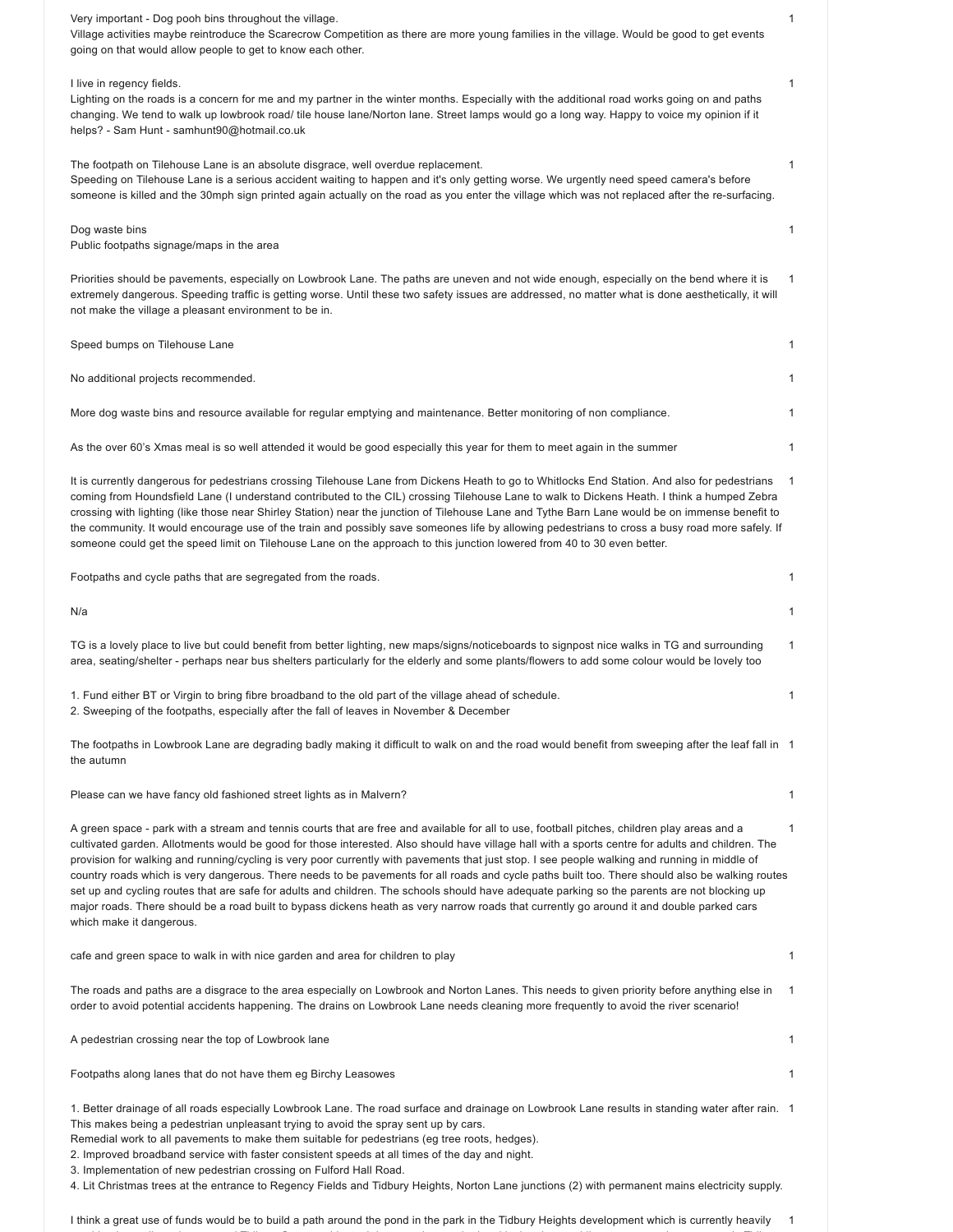| used by dog walkers, joggers and Tidbury Green residents. It is currently unpathed and is the nicest public green space / open space in Tidbury<br>Green. Developing the park further would be of benefit to many Tidbury Green residents                                                                                                                                                                                                                                                                                                                                                                                                                                                                                                                                                                                                                                                                                                                                                                                                                                                                                                                                                                                                                              |              |
|------------------------------------------------------------------------------------------------------------------------------------------------------------------------------------------------------------------------------------------------------------------------------------------------------------------------------------------------------------------------------------------------------------------------------------------------------------------------------------------------------------------------------------------------------------------------------------------------------------------------------------------------------------------------------------------------------------------------------------------------------------------------------------------------------------------------------------------------------------------------------------------------------------------------------------------------------------------------------------------------------------------------------------------------------------------------------------------------------------------------------------------------------------------------------------------------------------------------------------------------------------------------|--------------|
| Ensuring funding is used for projects that benefit all ie not funding lunches for a small percentage of the community.                                                                                                                                                                                                                                                                                                                                                                                                                                                                                                                                                                                                                                                                                                                                                                                                                                                                                                                                                                                                                                                                                                                                                 | $\mathbf{1}$ |
| Ensuring Tidbury green is safe to walk around with more lighting and wider pavements.                                                                                                                                                                                                                                                                                                                                                                                                                                                                                                                                                                                                                                                                                                                                                                                                                                                                                                                                                                                                                                                                                                                                                                                  |              |
| Pavements to allow for walking along all roads in the area not just a few<br>Improved street lighting<br>(These would benefit all residents not just a select portion such as subsidised festive lunch for a small minority which seems like an abuse of<br>parish council funds)                                                                                                                                                                                                                                                                                                                                                                                                                                                                                                                                                                                                                                                                                                                                                                                                                                                                                                                                                                                      | $\mathbf{1}$ |
| Local play park for children                                                                                                                                                                                                                                                                                                                                                                                                                                                                                                                                                                                                                                                                                                                                                                                                                                                                                                                                                                                                                                                                                                                                                                                                                                           | $\mathbf{1}$ |
| Widen footpath by Tidbury Green School - improve congestion due to parked cars on road                                                                                                                                                                                                                                                                                                                                                                                                                                                                                                                                                                                                                                                                                                                                                                                                                                                                                                                                                                                                                                                                                                                                                                                 | $\mathbf{1}$ |
| Much Wider footpaths, they are dangerous people especially with prams, and it is very awkward when you meet someone coming the other way 1<br>as you can end up in the road which is already very busy by the school.                                                                                                                                                                                                                                                                                                                                                                                                                                                                                                                                                                                                                                                                                                                                                                                                                                                                                                                                                                                                                                                  |              |
| Better lighting between dickens Heath and Tidbury green needed as it's not covered the full road. Better lighting generally around the parish                                                                                                                                                                                                                                                                                                                                                                                                                                                                                                                                                                                                                                                                                                                                                                                                                                                                                                                                                                                                                                                                                                                          | 1            |
| Prevent the parking on the road during school pick up / drop off.                                                                                                                                                                                                                                                                                                                                                                                                                                                                                                                                                                                                                                                                                                                                                                                                                                                                                                                                                                                                                                                                                                                                                                                                      | 1            |
| Tackle nuisance bonfires                                                                                                                                                                                                                                                                                                                                                                                                                                                                                                                                                                                                                                                                                                                                                                                                                                                                                                                                                                                                                                                                                                                                                                                                                                               |              |
| I would like to see more effort in clearing and maintaining of the footpaths and verges outside and approaching Tidbury Green School and Village1<br>Hall. I think it would be an excelent idea to have the roadside front landscaped and maintained on a regular basis including planters ,benches<br>and bins provided.                                                                                                                                                                                                                                                                                                                                                                                                                                                                                                                                                                                                                                                                                                                                                                                                                                                                                                                                              |              |
| I would also suggest in order to promote a community spirit in Tidbury Green we need to develope, redecorate and update the Village Hall.                                                                                                                                                                                                                                                                                                                                                                                                                                                                                                                                                                                                                                                                                                                                                                                                                                                                                                                                                                                                                                                                                                                              |              |
| Lowbrook Road is excessively dangerous especially when walking with children to the school. There is a blind spot. The footpath is narrow for<br>parents pushing a pushchair and trying to hold a childs hand. Having to cross the road at the top with cars turning right onto Lowbrook. Then<br>having to be aware of oncoming traffic driving towards Dickens Heath as they drive around the blind spot is equally dangerous.<br>Required lighting as we gain access onto the estate from the corner. Possibly have lighting beneath the signage coming up and down Lowbrook.<br>Drains in the Road on the estate could do with having more tarmac around them as they've sunken.<br>***priority*** more awareness signage for the "pond' at the bottom of meadow crescent with the possibility of having some sort of fencing around<br>it. This is especially dangerous for people who have small children who are themselves unaware of the 'pond'.<br>The estate is new and at the moment not child friendly lots of younger generations are moving in some already with small childrenPossibly<br>have a signage stating especially on the Social Housing groves/closes where children will obviously be playing out, """"Drive Slowly children<br>playing""". | -1           |
| Benches and bins within the new estates.<br>Signs to indicate "drive slowly children crossing'.                                                                                                                                                                                                                                                                                                                                                                                                                                                                                                                                                                                                                                                                                                                                                                                                                                                                                                                                                                                                                                                                                                                                                                        | 1            |
| Dog poo bins on regency fields and surrounding roads. If we walk round estate or further there is none                                                                                                                                                                                                                                                                                                                                                                                                                                                                                                                                                                                                                                                                                                                                                                                                                                                                                                                                                                                                                                                                                                                                                                 | 1            |
| By having more outdoor spaces locally for families to enjoy, so making more child and family friendly spaces - more parks/playgrounds, better<br>pavements/cycle paths, maybe an outdoor sports field - all to encourage children and families to be outdoors and active.<br>Also, a small little village shop and post office within the village would be handy!<br>Some of the crossroads around the village can get quite busy such as by the school and Norton lane. The use of traffic lights might help control<br>the flow of traffic a bit better.                                                                                                                                                                                                                                                                                                                                                                                                                                                                                                                                                                                                                                                                                                             | 1            |
| Cleaning/clearing of roads along Norton Lane, Lowbrook Lane specifically its footpath replacement and drainage improvements.                                                                                                                                                                                                                                                                                                                                                                                                                                                                                                                                                                                                                                                                                                                                                                                                                                                                                                                                                                                                                                                                                                                                           | 1            |
| The only effective traffic management via average camera installation                                                                                                                                                                                                                                                                                                                                                                                                                                                                                                                                                                                                                                                                                                                                                                                                                                                                                                                                                                                                                                                                                                                                                                                                  |              |
| Bird boxes around the area, particularly the new estates.<br>CCTV and/or ANPR for prevention of crime and anti social behaviour                                                                                                                                                                                                                                                                                                                                                                                                                                                                                                                                                                                                                                                                                                                                                                                                                                                                                                                                                                                                                                                                                                                                        | 1            |
| Encourage use of park/play area on Tidbury Heights. Extra maintenance of the park may be needed due to a lot of people saying it's "too<br>marshy". I see kids playing football on the road when there's a perfectly good park. Dangerous for both kids and road users.                                                                                                                                                                                                                                                                                                                                                                                                                                                                                                                                                                                                                                                                                                                                                                                                                                                                                                                                                                                                | 1            |
| More dog poo bins to try and encourage people to clean up after their dogs. I've recently moved to TG and never seen so much dog mess on the 1<br>pavements, it's awful! Resurfacing of Lowbrook lane, the surface is full of pot holes and the drainage is terrible, always wet and large puddles<br>makes it difficult for walker not to get soaked when a car goes past.                                                                                                                                                                                                                                                                                                                                                                                                                                                                                                                                                                                                                                                                                                                                                                                                                                                                                            |              |
| The planting of more trees in the area.                                                                                                                                                                                                                                                                                                                                                                                                                                                                                                                                                                                                                                                                                                                                                                                                                                                                                                                                                                                                                                                                                                                                                                                                                                | 1            |
| Widening of pavements near the school and or cutting back of hedges along the existing footpaths.                                                                                                                                                                                                                                                                                                                                                                                                                                                                                                                                                                                                                                                                                                                                                                                                                                                                                                                                                                                                                                                                                                                                                                      |              |
| Would really appreciate more footpaths that are pram friendly                                                                                                                                                                                                                                                                                                                                                                                                                                                                                                                                                                                                                                                                                                                                                                                                                                                                                                                                                                                                                                                                                                                                                                                                          | 1            |

The pot holes and road surface on Norton Lane are horrendous and dangerous for cyclists. Also wondered why there are new speed bumps in 1Fulford Hall Road, where speeding is not a huge issue, but no speed bumps on Norton Lane where speeding is a massive issue. Average speed check cameras as suggested in the survey are a brilliant suggestion for Norton Lane.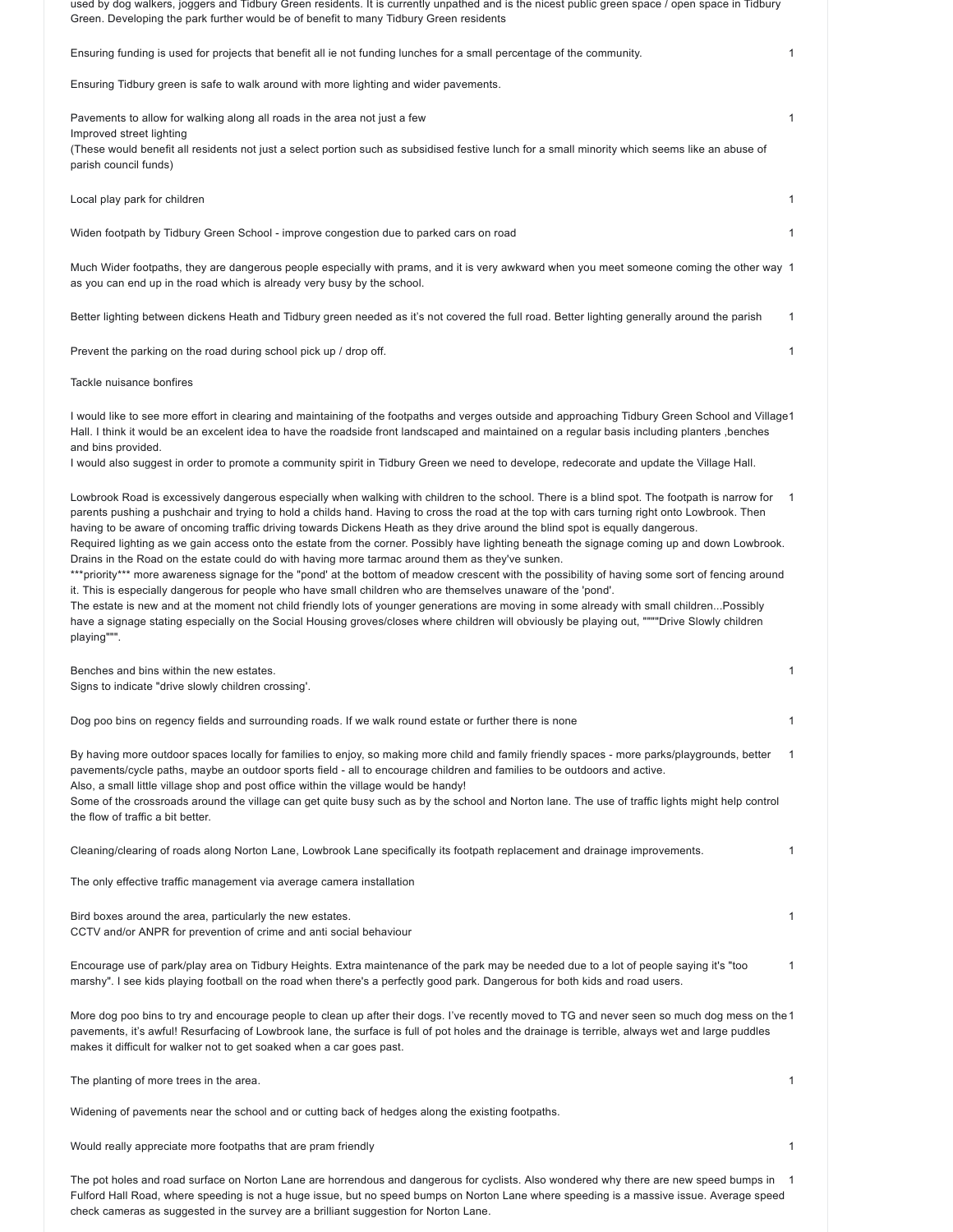Get the road substrate and surface sorted 1 look after and enhance the environment for wildlife. look at improving bird/bat boxes and bee hives. A lasting legacy for Jubilee year. 1 Lowbrook lane is a very dangerous rd - vehicles are always speeding and the road itself and pavement needs resurfacing as there are many holes in the road and it looks unplesant. They have done fulford hall rd why not lowbrook lane which is used as a cut through to wytall and is utilsed more times. We definitely need speed cameras too and speec bumps on the rd for safety. 1 None that the contract of the contract of the contract of the contract of the contract of the contract of the contract of the contract of the contract of the contract of the contract of the contract of the contract of the 20 MPH throughout the village Better Law enforcement 1 More pavements and wider pavements where narrow. A bench or two by flowers 1 Maintenance of the pathways and verges around the triangle. Roots from trees make this walk make the path bumpy which is difficult for parents 1 with buggies and wheelchair users. Also there are several places on the paths that are very narrow due to poor maintenance of the verge. The bend at the top of Lowbrook Lane near Steve Lane cars is a particular hazard as pedestrians/drivers can't see round the bend at all. It is also so narrow there that it is hard to pass people without putting yourself at risk of stepping into the road on a blind bend. The path at the lower end of Lowbrook Lane is also narrow, near the bus stop. Another suggestion would be to plant woodland in the field which might be bought. There are government grants available for this kind of initiative. This would go some way to repair habitats lost from recent development of the area. Or using the field for another way of supporting local wild Iife that would also create a space for people to enjoy nature and help mental health. Welcome to Tidbury Green signage; Increased street lighting is always beneficial. 1 dog waste bins and the set of the set of the set of the set of the set of the set of the set of the set of the set of the set of the set of the set of the set of the set of the set of the set of the set of the set of the s more pavements as roads being used by walkers and it is dangerous 1 and 1 and 1 and 1 and 1 and 1 and 1 and 1 and 1 and 1 and 1 and 1 and 1 and 1 and 1 and 1 and 1 and 1 and 1 and 1 and 1 and 1 and 1 and 1 and 1 and 1 and Road markings on Tidbury Heights. Additional bins on Tidbury Heights. Secure dog walking area in park on Tidbury Heights. 1 A youth club Local events to get the parishioners more involved in the community they reside 1 Monthly market in the Village Hall. 1 Access to Tidbury Green School through the Tidbury Heights development would provide families with a safe and quick method of getting their children to school without using a car. High Speed EV Charging point for electric vehicles. 1 There are no where near enough bins. The area would be better if the path didn't abruptly end on Norton lane, making it impossible to walk to Ambleside garden centre and the red lion especially with pram and dog. 1 More stuff for kids to do, and wider roads and pavements 1 Monitoring of nuisance bonfires and letter drop Christmas grotto at Tidbury Green village hall Footpath widening Speed cameras on dickens Heath road Food bank and citizens advice surgery at the village hall 1 We need more pavement space. To walk with children to and from school it is actually dangerous. The pavement it's so narrow, they should be 1 wider I think the lighting and parents on lowbrook Lane are very poor and inadequate. unsafe for pedestrians at nighttime. one litter bin is also inadequate 1

Flowers Hanging baskets Christmas trees/ lights Upgrade footpath on tilehouse lane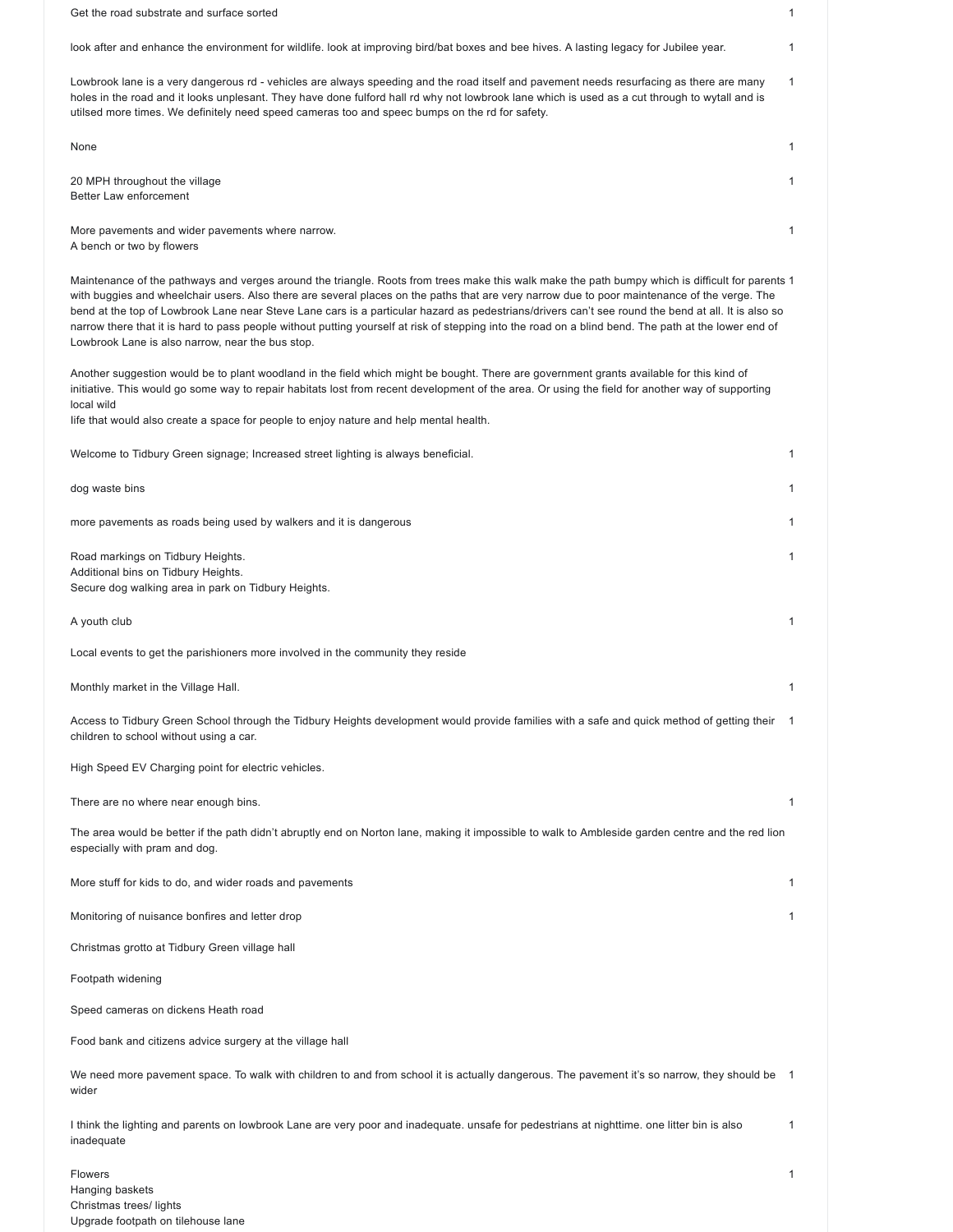| Tidbury's heights- cycle/footpath around the pond. More play equipment for younger children. More bins and more regular collection of dog<br>waste. Road signs for the drives. More trees planted in the park, footpath created between tidbury heights and tidbury green school. Tidbury<br>green-wider footpaths and trimming of overgrown side bushes. | $\mathbf{1}$ |
|-----------------------------------------------------------------------------------------------------------------------------------------------------------------------------------------------------------------------------------------------------------------------------------------------------------------------------------------------------------|--------------|
| Tidbury Heights' park needs to be developed and better equipped for toddlers - slides, swings, footpath around the perimeter of the park so<br>toddlers can be pushed in prams / trikes to see the ducks in the storm lagoon.                                                                                                                             | $\mathbf{1}$ |
| Youth centres for the teenagers. Lower speed on Tilehouse lane. Speed bumps on Houndsfield lane, the Tilehouse lane end of it.                                                                                                                                                                                                                            | 1            |
| Roadside drainage (obviously not done by the Highways Authority so let's get private contractors to fix the issues) and pathways along the<br>roads.                                                                                                                                                                                                      | $\mathbf{1}$ |
| Community area for children on Regency Fields. Playground, sports area etc                                                                                                                                                                                                                                                                                | 1            |
| Outdoor gym area / dog walking area with waste bins                                                                                                                                                                                                                                                                                                       | 1            |
| Increased street lighting on fulford hall, Lowbrook lane and Norton lane<br>More litter/ dog poop bins<br>Please no more speed bumps- replacing the suspension on my car was expensive!<br>Fixing pot holes would be amazing please!                                                                                                                      | 1            |
| Dog poo bins<br>Pub<br>Less bigoted parish councillors                                                                                                                                                                                                                                                                                                    | 1            |
| Improving the kids playground! It's very basic.<br>Pavements are key and support for a local 'hub' - TG doesn't have a focal point which makes it feel slightly aimless                                                                                                                                                                                   | $\mathbf{1}$ |
| Speed bumps before and after both bends in Lowbrook Lane.<br>Pretty street lights like those in Malvern or even Dickens Heath                                                                                                                                                                                                                             | 1            |
| Mobile speed monitoring equipment to be operated by volunteer residents.A much higher policing profile, in terms of foot patrols and social<br>media to reassure residents that the police do exist in the outlying part of Solihull.                                                                                                                     | $\mathbf{1}$ |
| A public open space with benches & trees would be good. Somewhere to walk to.                                                                                                                                                                                                                                                                             | 1            |
| A combined public space and local nature reserve                                                                                                                                                                                                                                                                                                          | 1            |
| Traffic using the lake to Malthouse Lane should be limited. Perhapes the weekend, especially in summer months.                                                                                                                                                                                                                                            | $\mathbf{1}$ |
| Kerb cleaning to clear leaves which will make pavements slippy and block drainage system when the leaves fall. Also siltern gathering, again<br>blocking the drainage (The drain at the juction of Norton Lane and Fulford Hall Road always overflows when it rains.                                                                                      | 1            |
| 1 believe that the £50k at the Council are allocating to the area, would be better spent towards improvements on our pavements in Norton Lane 1<br>and Lowbrook Lane area. All of which are in very poor condition and very dangerous for pedestrians old and young alike.                                                                                |              |
| 1/ The creation of a public right of way and gate to access field for a riverside walk. This would give access to the existingfootpath linking Wythall 1<br>with Earlswood (See attached map). This area could be planted with wild flowers.                                                                                                              |              |
| Reward individual folk for collection of litter. Take action against those who dump rubbish.                                                                                                                                                                                                                                                              | 1            |
| Christmas tree in front of garage again<br>More Benches<br>Definately slow down signs at various points on Tidbury Heights<br>Extra litter bins                                                                                                                                                                                                           | 1            |

Please add suggestions for the locations and detailed implementation of the projects referred to in the survey.

56 submissions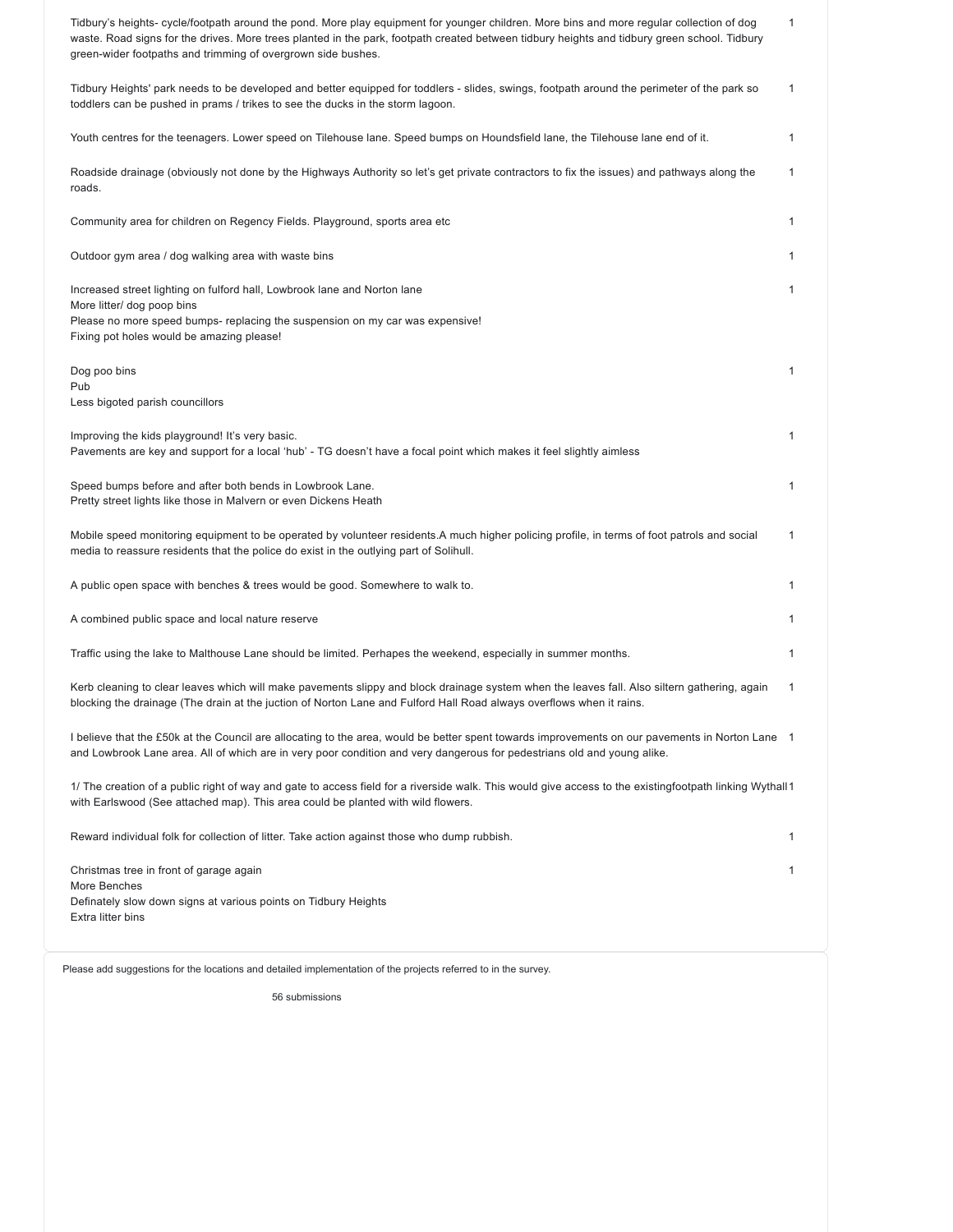| More bins definitely needed especially along norton lane, none on my dog walk!!                                                                                                                                                                                                                                                                                                                                                                                                                                                                                                                                                                                            | $\mathbf{1}$   |
|----------------------------------------------------------------------------------------------------------------------------------------------------------------------------------------------------------------------------------------------------------------------------------------------------------------------------------------------------------------------------------------------------------------------------------------------------------------------------------------------------------------------------------------------------------------------------------------------------------------------------------------------------------------------------|----------------|
| Most urgent speed camera is the approach onto Tilehouse Lane from both directions. The same stretch of road where the footpath needs<br>upgrading.                                                                                                                                                                                                                                                                                                                                                                                                                                                                                                                         | 1              |
| Please address pavements on Lowbrook lane and tackle speeding on Lowbrook Lane and Norton Lane.                                                                                                                                                                                                                                                                                                                                                                                                                                                                                                                                                                            | $\mathbf{1}$   |
| We are frustrated by the amount of broken glass on our footpaths. We believe that refuse collection contributes towards this, but we are also<br>surprised and disappointed that residents very often do not clear broken glass in front of their property, presumably on the unsatisfactory basis<br>that they didn't cause it to appear. Please appeal to the community to contribute more in this respect.                                                                                                                                                                                                                                                              | 1              |
| Additional litter bins in areas prone to littering. Average speed cameras / speed matrix signs positioning - Norton Lane, and Tilehouse Lane.<br>Flower pots - key road entrances to Tidbury Green and main road junctions.                                                                                                                                                                                                                                                                                                                                                                                                                                                | 1              |
| Good luck - and thank you to all who participated in putting the online survey together.                                                                                                                                                                                                                                                                                                                                                                                                                                                                                                                                                                                   |                |
| Maybe replace all the trees that were lost in last years wind especially on Cherry drive                                                                                                                                                                                                                                                                                                                                                                                                                                                                                                                                                                                   | $\mathbf{1}$   |
| Junction of Tilehouse Lane and Tythe Barn Lane for new zebra crossing. Any of the lanes and verges for planting of genuine UK native wild<br>flower seeds (see britishwildflowermeadowseeds.co.uk) to help the bee's.                                                                                                                                                                                                                                                                                                                                                                                                                                                      | 1              |
| Planting wildflower beds at bottom end of Lowbrook/Norton Lane and also in the area where the permanent christmas tree is located (Norton<br>Lane/Fulford Hall Rd crossroad). Would support new notice boads for Tidbury Heights and Regency Fields, but not to replace exisiting once in                                                                                                                                                                                                                                                                                                                                                                                  | $\mathbf{1}$   |
| the village.<br>A christmas tree at the entrance of the two new estates. Definate need of more litterbins throughout the village. Average speed cameras are<br>needed on Norton Lane                                                                                                                                                                                                                                                                                                                                                                                                                                                                                       |                |
| N/a                                                                                                                                                                                                                                                                                                                                                                                                                                                                                                                                                                                                                                                                        | $\mathbf{1}$   |
| Rubbish bins and lighting for more poorly lit areas in and around the Tidbury Heights estate and Fulford Hall Road / Dickens Heath Road (by the 1<br>school)                                                                                                                                                                                                                                                                                                                                                                                                                                                                                                               |                |
| Speed cameras on the bend in Lowbrook Lane                                                                                                                                                                                                                                                                                                                                                                                                                                                                                                                                                                                                                                 | 1              |
| See above                                                                                                                                                                                                                                                                                                                                                                                                                                                                                                                                                                                                                                                                  | $\mathbf{1}$   |
| With regard to bins sadly it appears people leave bags of rubbish around the bins eg at the top of Lowbrook Lane and any additional bins may<br>encourage even more rubbish bags lying around.                                                                                                                                                                                                                                                                                                                                                                                                                                                                             | -1             |
| Lowbrook Lane and other roads in the area would all benefit from Speed Cameras or indeed anything that may result in motorists slowing down.<br>Speeding cars which has increased considerably following all the new builds in the area.                                                                                                                                                                                                                                                                                                                                                                                                                                   |                |
| With the government wanting people to use cars less we definitely need more footpaths in the area. Walking down Rumbush Lane, and Norton<br>lane between Ambleside and The Red Lion pub, can be life threatening. All it needs is the verge flattening and maybe some gravel to walk on<br>safely.                                                                                                                                                                                                                                                                                                                                                                         | $\overline{1}$ |
| Dickens Heath Road reduced speed limit to 20mph near the school and appropriate signage.                                                                                                                                                                                                                                                                                                                                                                                                                                                                                                                                                                                   | 1              |
| Lowbrook Lane,<br>Dickens Heath Road (on north side)<br>Tilehouse Lane towards north end pavement drainage                                                                                                                                                                                                                                                                                                                                                                                                                                                                                                                                                                 | $\mathbf{1}$   |
| Better pavements and lightning- seems dangerous to walk on the pavement after dark                                                                                                                                                                                                                                                                                                                                                                                                                                                                                                                                                                                         | $\mathbf{1}$   |
| Planters by Steve Lane Cars, under the Tidbury Green signage, entrances to Regency Fields and Tidbury Heights, Junction of Norton<br>Lane/Lowbrook Lane and Norton Lane/Fulford Hall Road                                                                                                                                                                                                                                                                                                                                                                                                                                                                                  | 1              |
| Make dickens Heath road safer with wider footpaths, ban parking outside the school (increase car parking spaces if this is an issue) add a lolly 1<br>pop person for peak hours, perhaps add traffic lights instead of the silly zebra crossing!                                                                                                                                                                                                                                                                                                                                                                                                                           |                |
| When crossing the road at the bottom of lowbrook lane it is very difficult to see cars and you have to enter the road to see up the hill. Please can 1<br>the branches/hedges be cleared so that it is easier to view, especially those of us pushing prams. It is not a safe crossing point                                                                                                                                                                                                                                                                                                                                                                               |                |
| I would question the purchase of a piece of land without full consideration of who is to maintain it, the Legal resposiblities<br>and as to the saftey aspects.<br>We do have an excelent if water logged open space on Tidbury Heights and another is planned on Regency Fields. Both these are in view of<br>houses which is an important aspect with regards to childrens safety and security.<br>Perhaps Bellway can be persuaded to drain the land correctly on Tidbury Heights before handing over to the community and Millers to tidy up<br>the lower Lowbrook Lane approach onto Regency Fields<br>which is incredibly muddy, floods and has ruined the footpath. | 1              |
| Improved footpaths all around Tidbury Green would be most welcome especially Lowbrook Lane where it is dangrerous to walk with children, a                                                                                                                                                                                                                                                                                                                                                                                                                                                                                                                                 |                |

pram or wheelchair in places as the footpath is too narrow and very uneven.The continuation of a footpath along Norton Lane to Earlswood Lakes would be a move in the right direction and encourage residents to walk to Earlswood. The addition of a footpath from Earlswood Station to

Wood Lane and Norton Lane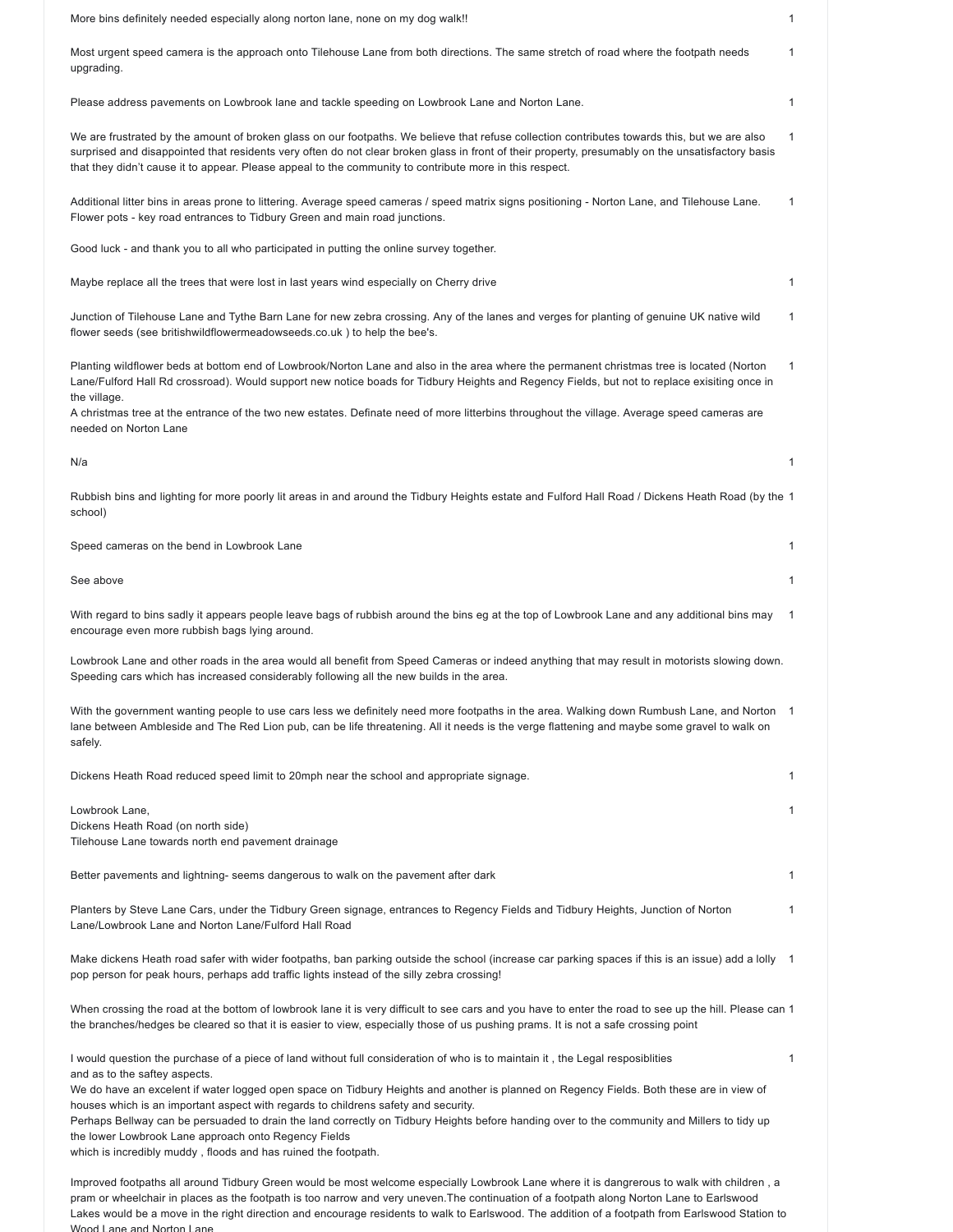Wood Lane and Norton Lane would improve the safety of the area.

| Lowbrook Road- narrow roadwould be ideal if it was one way onlygoing up towards the school. Pathways are narrow for prams and parents<br>with smaller children.                                                                                                                                                                                                                                  |              |
|--------------------------------------------------------------------------------------------------------------------------------------------------------------------------------------------------------------------------------------------------------------------------------------------------------------------------------------------------------------------------------------------------|--------------|
| Better lighting on Lowbrook.<br>As children get older they'll be less for them to do around the areapossibility of a youth club in the village hall 3times a week for netball cricket                                                                                                                                                                                                            |              |
| football facilities<br>Benches on the green at the bottom of oak Lane and meadow crescent<br>Signage for river Cole and dangerflood risk                                                                                                                                                                                                                                                         |              |
| The only effective traffic management via average camera installation, along Norton Lane at the junctions of Lowbrook ,Fulford, Rumbush and<br>Lady Lane.                                                                                                                                                                                                                                        | -1           |
| 20mph outside Tidbury Green School.<br>A footpath installed from Ambleside Garden Nursery down to Earlswood Lakes that been talked of for 15 years!                                                                                                                                                                                                                                              |              |
| More benches and litter bins around the new estates.                                                                                                                                                                                                                                                                                                                                             | 1            |
| No further comments                                                                                                                                                                                                                                                                                                                                                                              | 1            |
| Poo bins on the two new estates that have been built.                                                                                                                                                                                                                                                                                                                                            | $\mathbf{1}$ |
| A pram friendly footpath around the park in Tidbury heights would be a great addition- park is often boggy so difficult to use                                                                                                                                                                                                                                                                   | 1            |
| Average Speed check on Norton Lane from Lowbrook Lane throughout the village.                                                                                                                                                                                                                                                                                                                    | 1            |
| planting of native spring bulbs and plants in local community areas throughout Tidbury Green.                                                                                                                                                                                                                                                                                                    | 1            |
| Speed cameras<br>Resurfacing of lowbrook lane and pavement - hedges cut back n lawn mowed                                                                                                                                                                                                                                                                                                        | 1            |
| Average speed signs / matrix on Norton Lane                                                                                                                                                                                                                                                                                                                                                      | $\mathbf{1}$ |
| Main speeding issues are Norton Lane , and Lowbook Road                                                                                                                                                                                                                                                                                                                                          | 1            |
| Speed bumps on Lowbrook Lane to slow traffic<br>Lowbrook Lane pavement widening<br>Create a continuous pavement from Tidbury Green to Earlswood Lakes (sorry if this is outside the Parish!)<br>Bench and flowers by Steve Lane Car crossroad                                                                                                                                                    | 1            |
| The woodland by the school should be a lovely place to walk but it is often used by young people who use drugs. It would benefit from woodland 1<br>path management and something to deter inappropriate use of the space.                                                                                                                                                                       |              |
| Please ensure that Miller Homes/Council provide power for a beautiful lit Christmas tree (white static lights only) at the entrance to Regency<br>Fields for the whole month of December.<br>Additional street lighting on the approach to Steve Lane Garage; and most definitely lighting on the footpath at the bottom of Lowbrook<br>Lane/Emergency entrance that leads up to Regency Fields. | 1            |
| Xmas lights on lamp posts                                                                                                                                                                                                                                                                                                                                                                        | $\mathbf{1}$ |
| Large planter outside Steve Lane Cars, outside Tidbury Heights, on the corner of Fulford Hall Rd                                                                                                                                                                                                                                                                                                 |              |
| A general waste/dog poo bin is desperately needed on the corner of Fullford Hall Road and Norton Lane.                                                                                                                                                                                                                                                                                           | 1            |
| Bins on lowbrook and Norton lane.                                                                                                                                                                                                                                                                                                                                                                | 1            |
| Tidbury Green, Regency Fields, roads Tilehouse Lane road too narrow, pavements on Lowbrook Lane too narrow and also on the road by<br>wythall train station, especially if you have a pushchair.                                                                                                                                                                                                 | 1            |
| Already provided                                                                                                                                                                                                                                                                                                                                                                                 | 1            |
| bins on corner of lowbrook and Norton lanne and Fulford and norton                                                                                                                                                                                                                                                                                                                               | 1            |
| Tilehose lane                                                                                                                                                                                                                                                                                                                                                                                    | 1            |
| Tidbury heights park. Regency fields play area/public area.                                                                                                                                                                                                                                                                                                                                      | 1            |
| All of Tidbury Green                                                                                                                                                                                                                                                                                                                                                                             | 1            |
| Norton Lane - pathway from Fulford Hall Road towards the Lakes would be beneficial. Improved pathways along Lowbrook Lane, not covered in 1<br>dirt and debris from where the road floods.                                                                                                                                                                                                       |              |

Tidbury heights park 1

Kids playground 1